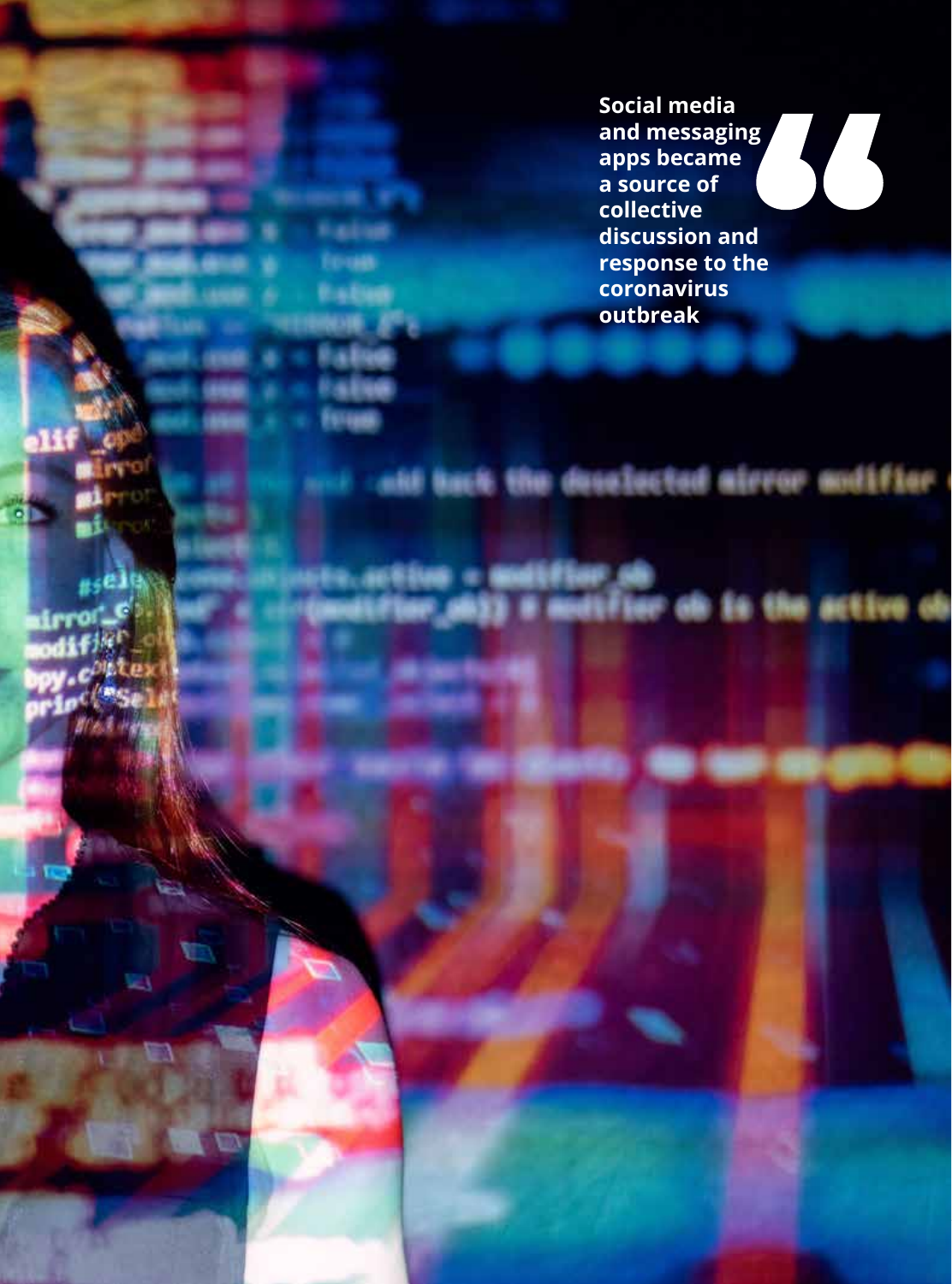

by Mariana Díaz García



## **INFODEMIC: RIGHT-WING EXTREMIST GROUPS AND THE RISK OF DISINFORMATION DURING THE COVID-19 PANDEMIC**

In December 2019, the Wuhan Municipal Health Commission reported a cluster of cases of pneumonia in the area. By March 2020, the outbreak of the SARS-CoV-2 virus was classified as a pandemic, exponentially increasing the measures that governments took to limit the negative impact on the population, including lockdowns, curfews, and travel restrictions.

All around the world, factors such as home isolation, health

concerns about the virus and its socio-political and economic implications generated anxiety and fear. Social media and messaging apps became a source of collective discussion and response to the coronavirus outbreak. Surveys of social media users in different countries have shown an increase in the use of social platforms during the period of physical distancing at home.<sup>1</sup>

In this scenario, right-wing extremist groups have adapted

https://www.globalwebindex.com/hubfs/1.%20Coronavirus%20Research%20PDFs/GWI%20coronavirus%20findings%20March%202020%20-%20Multi-Market%20data%20(Release%203).pdf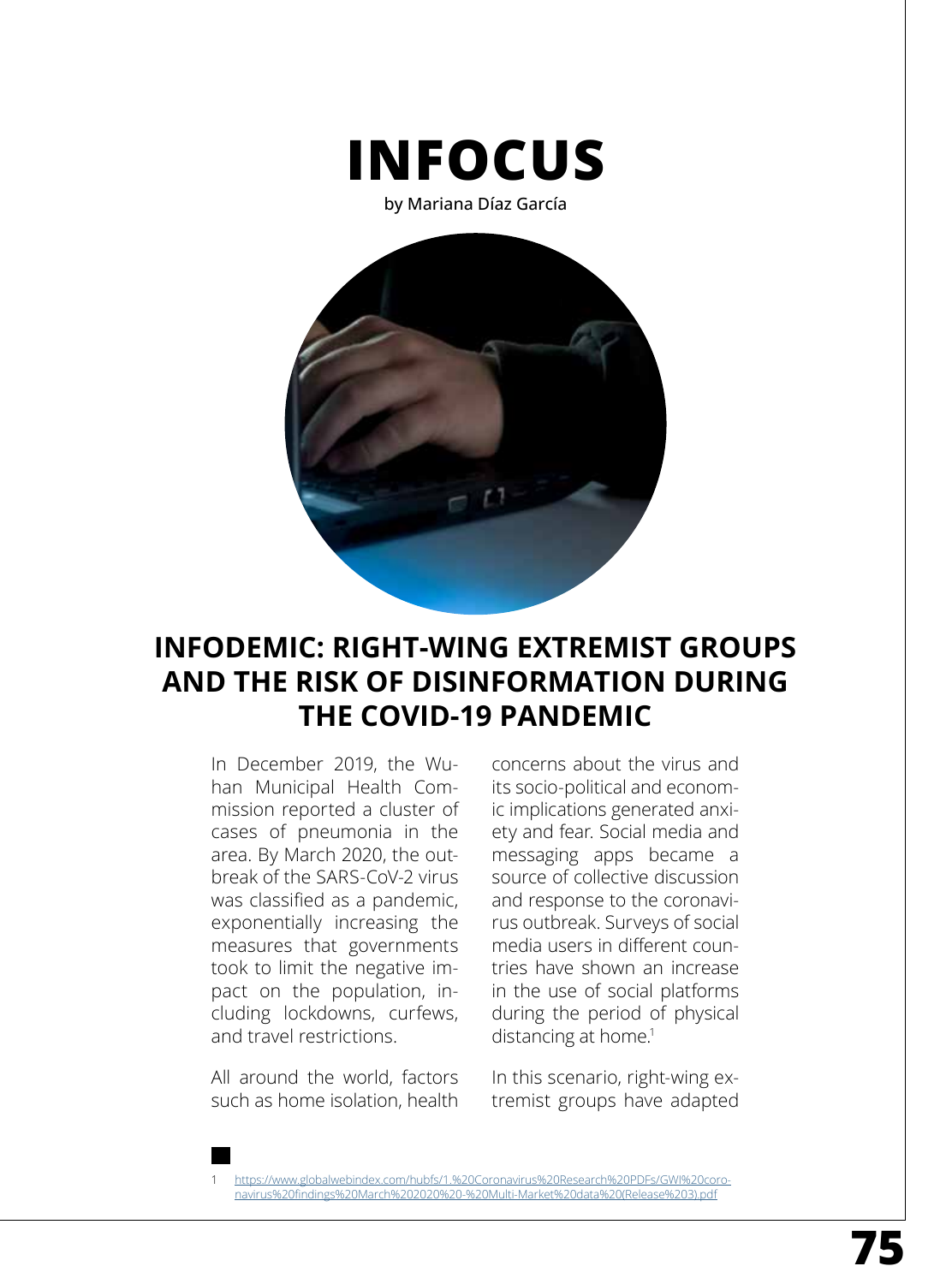

their propaganda to the online dynamics created by the new extensive online forms of communication consumption generated by the pandemic. These right-wing extremist groups do not represent a coherent movement, yet as defined by the United Nations Counter-Terrorism Committee Executive Directorate (CTED), they are rather a "shifting, complex and overlapping milieu of individuals, groups and movements espousing different but related ideologies, often linked by hatred and racism toward minorities."2 Other actors, such as organized crime and extremists groups, such as those associated with the Islamic State

in Iraq and the Levant and Al-Qaida have also misused social media to pursue their objectives.<sup>3</sup>

The pandemic has created a global unprecedented social media landscape that enabled the spread of conspiracy theories and disinformation. These theories were usually confined by context specific situations in times of crisis. During the global pandemic the impact of these theories have been amplified by the new communication paradigms driven by social media.4 In this context, extremist groups have found a fertile ground to enhance the impact of conspiracy theories and

disinformation to spread their narratives of to restructure their ideology, recruit, and



**Right-wing extremist groups have adapted their propaganda to the online dynamics created by the new extensive online forms of communication consumption generated by the pandemic**

<sup>2</sup> United Nations Counter-Terrorism Committee Executive Directorate (CTED) (April 2020), Trends Alert "Mem- ber States concerned by the growing and increasingly transnational threat of extreme right-wing terror- ism", p. 2. See also the updated version of July 2020.

<sup>3</sup> http://www.unicri.it/sites/default/files/2021-01/misuse\_sm\_0.pdf

<sup>4</sup> https://theconversation.com/conspiracy-theories-why-are-they-thriving-in-the-pandemic-153657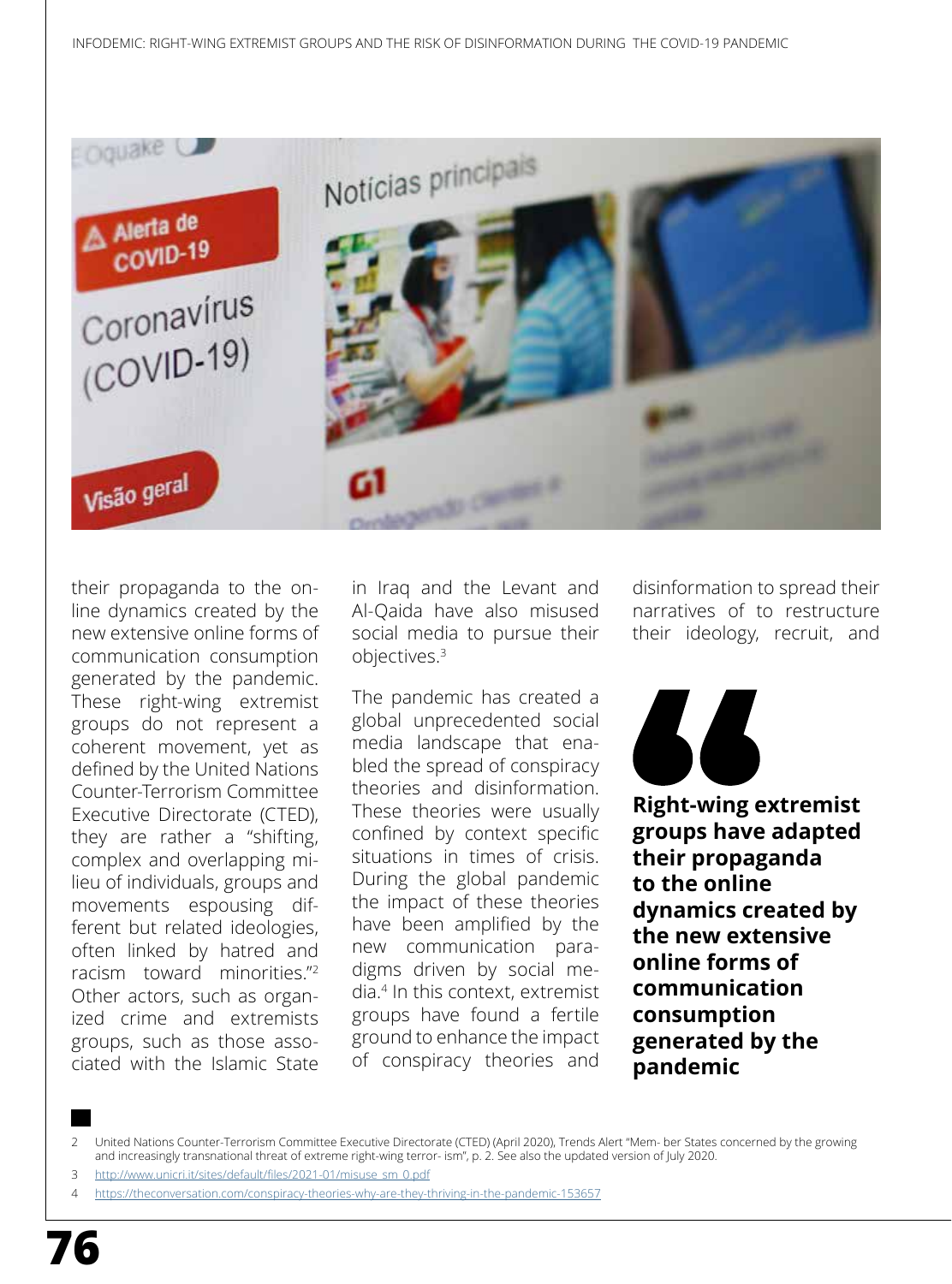incite violent actions during the pandemic. The conspiracy theories attribute the origin of COVID-19 to governments, religious or ethnic groups, secret networks, companies, or businessmen, who in this assumption, are believed to endorse secret agendas such as globalist depopulation, the control of the world or the generation of financial incomes through the sale of vaccines, medical equipment, and drug treatments.

The impact of the fast spread of disinformation was highlighted early by the Director-General of the World Health Organization (WHO) when he expressed that "we're not just fighting an epidemic; we're fighting an infodemic," referring to fake news that "spreads faster and more easily than this virus."5 COV-ID-19 conspiracy theories have had several consequences, including jeopardizing the government efforts to implement public health measures and vaccination campaigns, which were observed, for example, in the sabotage of 500 doses of vaccines by a pharmacist in Wisconsin and the infiltration of the far-right extremist groups in the anti-lockdown protests.<sup>6</sup>

## **The role of technology, particularly social media and messaging apps has been essential for the expansion of malicious activities**

66

The role of technology, particularly social media and messaging apps has been essential for the expansion of malicious activities. Rightwing extremist groups have disseminated conspiracy theories by adapting them to their traditional anti-Semitic, xenophobic, and anti-government narratives with the objective of undermining the trust in the government and authorities, reinforcing extremist narratives, improving recruitment strategies, and motivating self-radicalized individuals to perpetrate real attacks.<sup>7</sup> The groups are present on the main global social media platforms.

Some neo-Nazi group groups, have used conspiracy theories to disseminate disinformation and to incite the intentional spread of COVID-19 in Muslim and Jewish communities and have used social media to share hate speech and disinformation, including related to use of vaccines. These strategies adopt some conspiracy theories to engage online users in their ideology and activities. Groups also frequently use memes, videos, animations, and surveys to promote their content.

These activities have generated impact beyond online dynamics. Inspired terrorism was observed when Timothy Wilson plotted to detonate a bomb in a hospital caring for coronavirus patients in Kansas City in 2020.<sup>8</sup> He was active in at least two neo-Nazi social media channels. His last online comment was an anti-Semitic message regarding the origin of COVID-19.

On January 6, 2021, the U.S Capitol was stormed. FBI Director Wray confirmed that advocates of the [QAnon con](https://www.dw.com/en/why-the-qanon-conspiracy-theory-is-gaining-popularity/a-55066593)[spiracy theory](https://www.dw.com/en/why-the-qanon-conspiracy-theory-is-gaining-popularity/a-55066593) were placed in custody.9 Jacob Angeli Chansley, "QAnon Shaman", was

<sup>5</sup> https://www.un.org/en/un-coronavirus-communications-team/un-tackling-'infodemic'-misinformation-and-cybercrime-covid-19

<sup>6</sup> [https://www.reuters.com/article/us-health-coronavirus-usa-pharmacist/wisconsin-pharmacist-arrested-on-charges-of-sabotaging-covid-vaccine-dos](https://www.reuters.com/article/us-health-coronavirus-usa-pharmacist/wisconsin-pharmacist-arrested-on-charges-of-sabotaging-covid-vaccine-doses-idUSKBN2961YF)[es-idUSKBN2961YF](https://www.reuters.com/article/us-health-coronavirus-usa-pharmacist/wisconsin-pharmacist-arrested-on-charges-of-sabotaging-covid-vaccine-doses-idUSKBN2961YF)

<https://riskline.com/party-crashers-the-far-right-at-anti-lockdown-protests/>

<sup>7</sup> http://www.unicri.it/sites/default/files/2021-01/misuse\_sm\_0.pdf

<sup>8</sup> https://abcnews.go.com/Politics/fbi-learned-coronavirus-inspired-bomb-plotter-radicalized-us/story?id=69818116

<sup>9</sup> https://www.dw.com/en/us-qanon-followers-tied-to-capitol-riot-arrested-fbi-says/a-57205833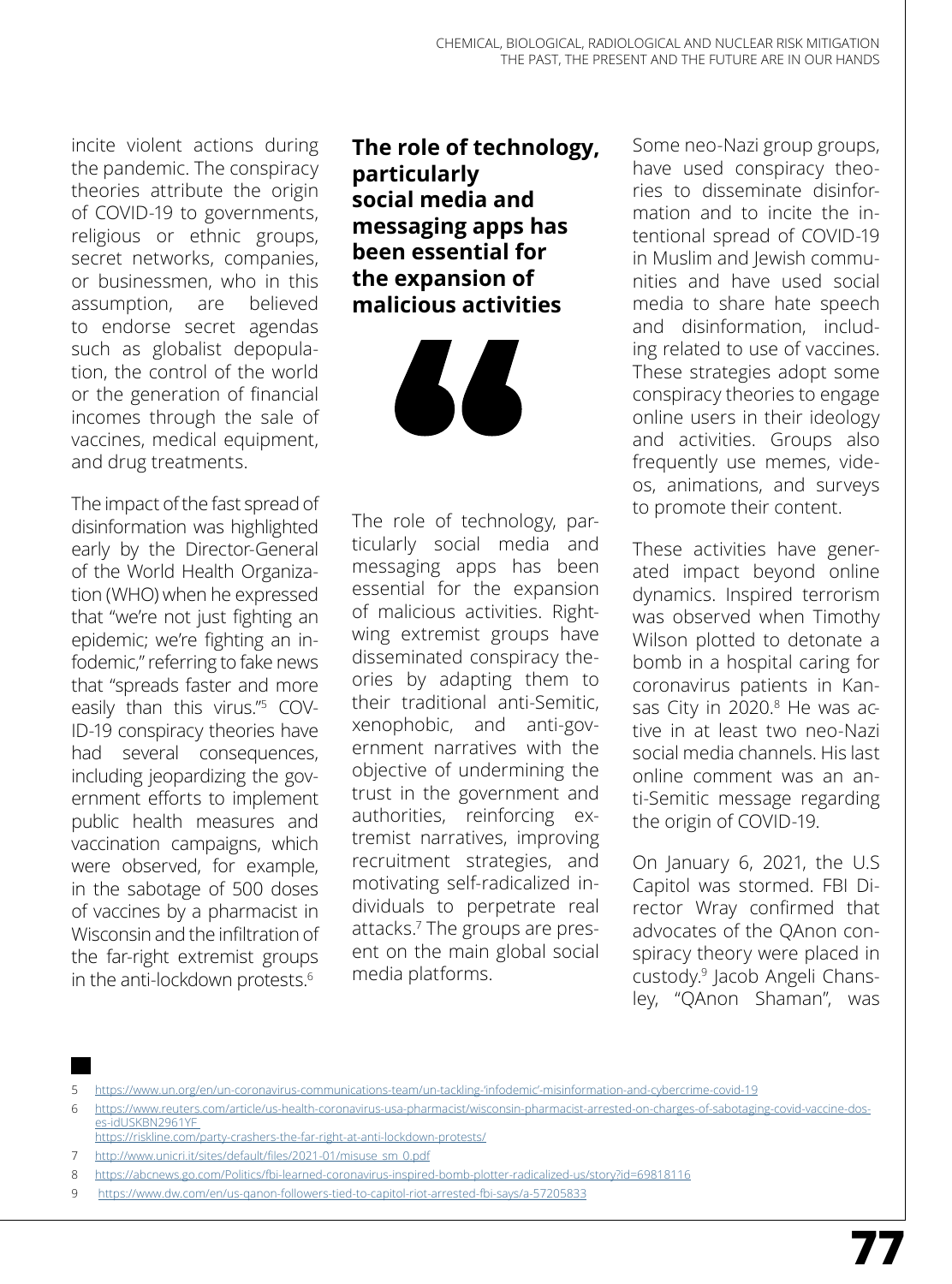United Nations

work to contain misinformation.

information.

**United Nations** 

**GYLIN** 



As we work together to contain #COVID19, we must also work to contain misinformation.

That's why we're launching Verified, a new initiative to deliver trusted information, life-saving advice and stories from the best of humanity. shareverified.com/en





As we work together to contain #COVID19, we must also work to contain misinformation.

That's why we're launching Verified, a new initiative to deliver trusted information, life-saving advice and stories from the best of humanity. shareverified.com/en



among the at least 34 QAnon adherents that participated in the siege, while 32 other followers committed ideologically motivated crimes before and after the Capitol insurrection, for a total of 66 who engaged in criminal conduct.10 Months before the siege, research showed that



As we work together to contain #COVID19, we must also work to contain misinformation.

As we work together to contain #COVID19, we must also

That's why we're launching Verified, a new initiative to

from the best of humanity. shareverified.com/en

with trusted, verified

deliver trusted information, life-saving advice and stories

That's why we're launching Verified, a new initiative to deliver trusted information, life-saving advice and stories from the best of humanity. shareverified.com/en



- 10 https://start.umd.edu/publication/qanon-offenders-united-states
- 11 http://www.unicri.it/sites/default/files/2021-01/misuse\_sm\_0.pdf